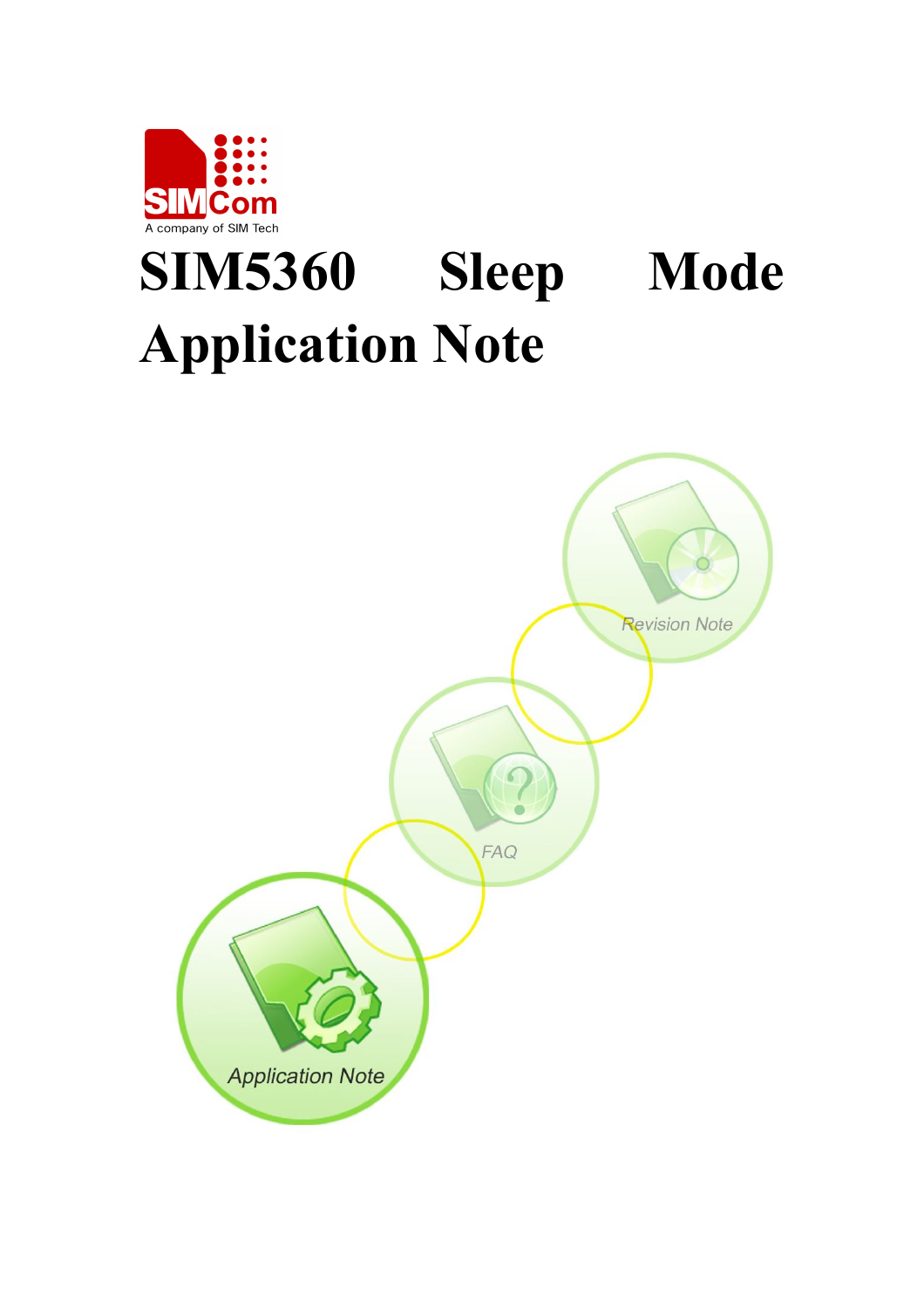

| <b>Document Title:</b>      | SIM5360 Sleep Mode Application Note       |  |
|-----------------------------|-------------------------------------------|--|
| <b>Version:</b>             | 0.02                                      |  |
| Date:                       | $2014 - 2 - 14$                           |  |
| <b>Status:</b>              | Release                                   |  |
| <b>Document Control ID:</b> | SIM5360 Sleep Mode Application Note V0.02 |  |

#### **General Notes**

SIMCom offers this information as a service to its customers, to support application and engineering efforts that use the products designed by SIMCom. The information provided is based upon requirements specifically provided to SIMCom by the customers. SIMCom has not undertaken any independent search for additional relevant information, including any information that may be in the customer's possession. Furthermore, system validation of this product designed by SIMCom within a larger electronic system remains the responsibility of the customer or the customer's system integrator. All specifications supplied herein are subject to change.

#### **Copyright**

This document contains proprietary technical information which is the property of SIMCom Limited., copying of this document and giving it to others and the using or communication of the contents thereof, are forbidden without express authority. Offenders are liable to the payment of damages. All rights reserved in the event of grant of a patent or the registration of a utility model or design. All specification supplied herein are subject to change without notice at any time.

#### *Copyright © Shanghai SIMCom Wireless Solutions Ltd. 2014*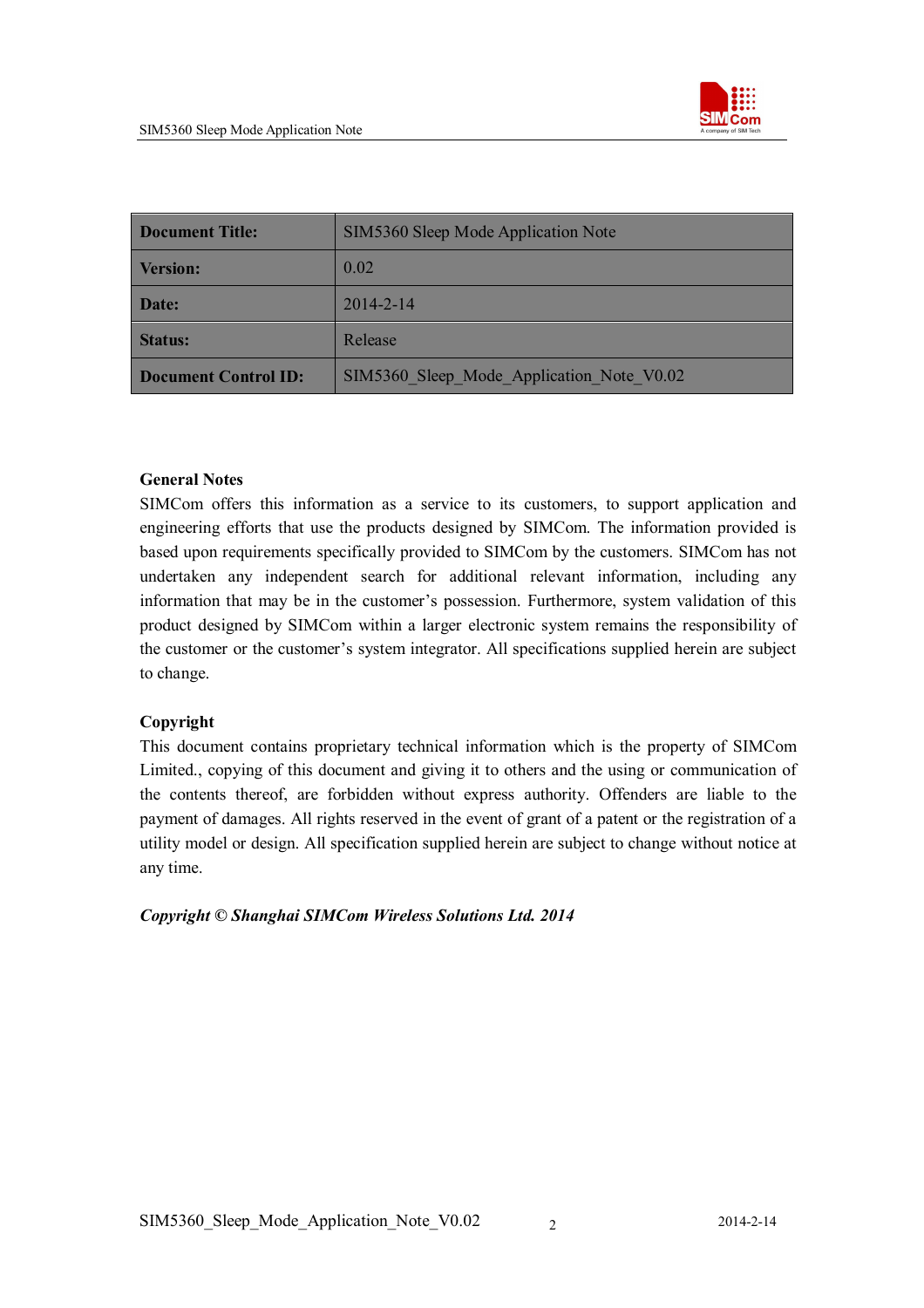

## **Contents**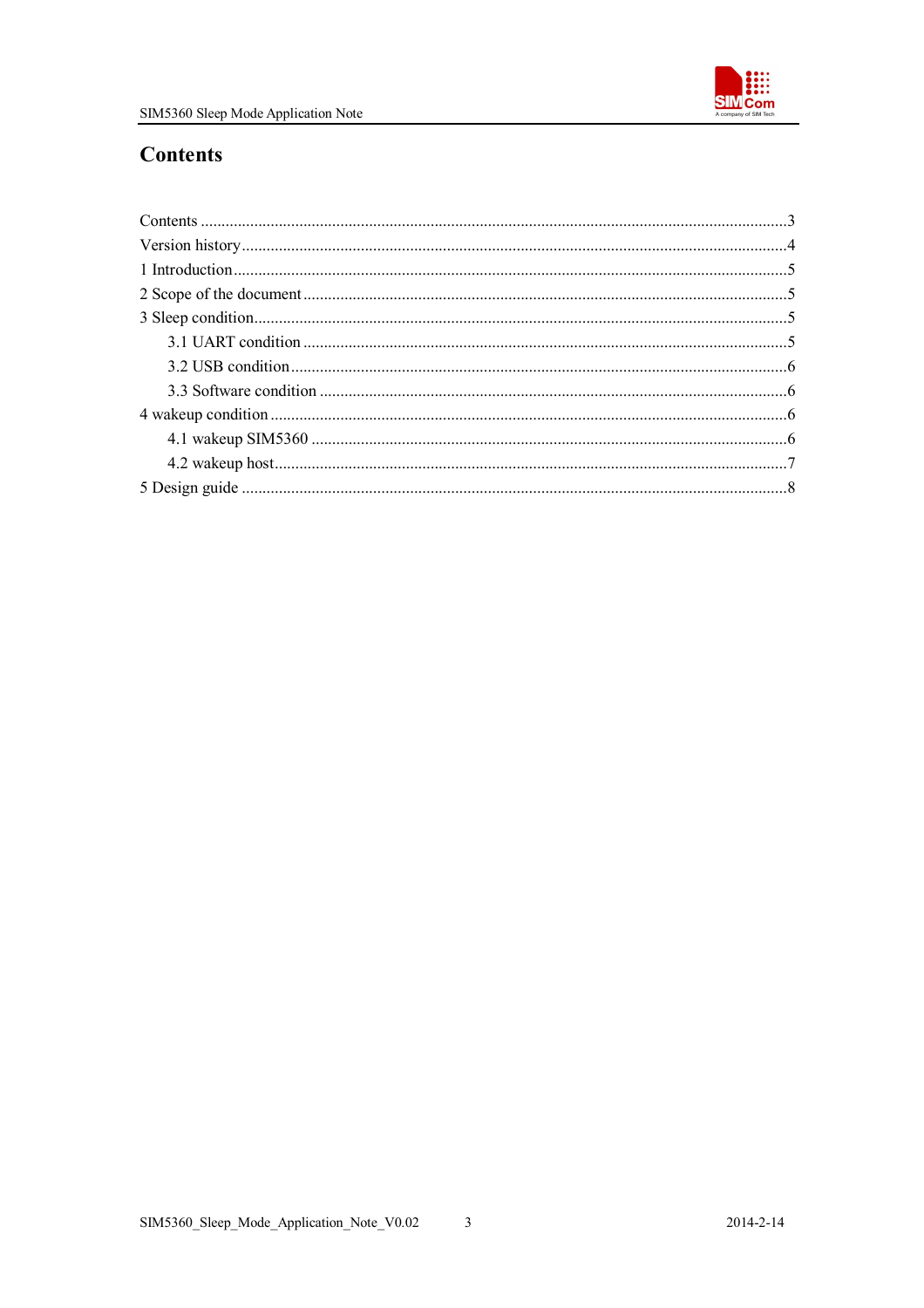

# **Version history**

| Date                  | <b>Version Description of change</b>      | Author |
|-----------------------|-------------------------------------------|--------|
| $2014 - 02 - 14$ 0.01 | <b>New</b>                                |        |
| $2014 - 05 - 11$ 0.02 | Add Sleep mode AT command and description |        |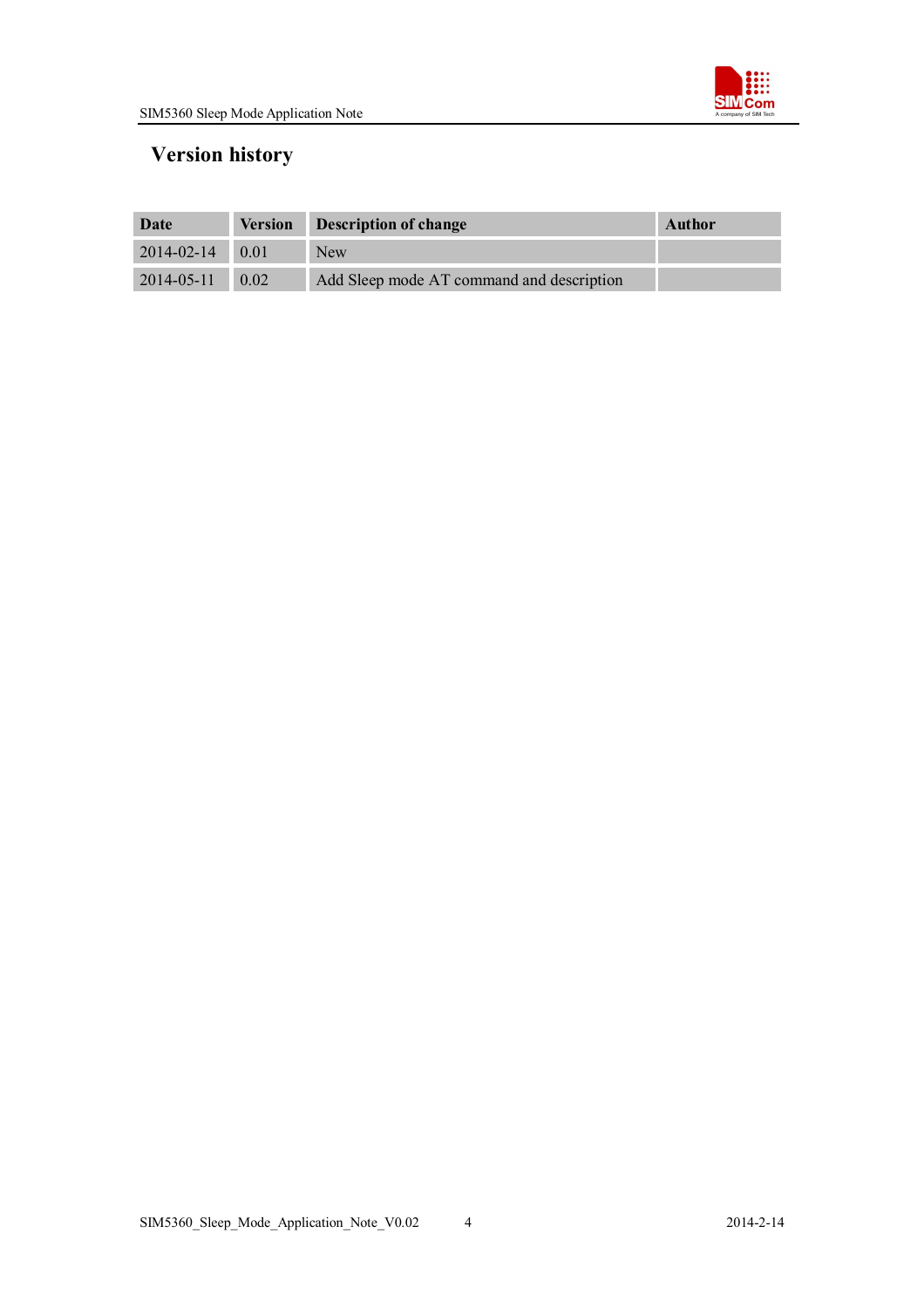

## **1 Introduction**

SIM5360 can enter into sleep mode automatically to conserve power when some condition satisfied. From working mode to sleeping mode, the module takes about 15 to 20 seconds. During sleeping mode, SIM5360 can still receive paging, SMS and voice call from network. This document describes what conditions are required to make the module enter into sleep mode and how to wakeup the module or how to wakeup the host by module.

## **2 Scope of the document**

This document intends to describe the following SIM5360 module.

## **3 Sleep condition**

Several hardware and software conditions must be satisfied together in order to let SIM5360 enter into sleep mode:

- 1. UART condition
- 2. USB condition
- 3. Software condition

#### **3.1 UART condition**

Even one does not use UART interface, one must take care of this condition yet, one can use DTR pin as UART sleep indicator.

DTR as sleep indicator

Host device can use DTR as an indicator to let SIM5360 enter into sleep mode or wakeup from sleep mode.

UART will ready to enter into sleep mode if DTR pin is pulled up.

UART will ready to exit from sleep mode if DTR pin is pulled down.

**Since this is not the default function, UART is always used, one can use the command: AT+CGFUNC=18, 1 or AT+CSCLK=1 to enable this function.**

**So module default cannot enter sleep mode, if module need sleep, UART must be enter sleep mode.**

#### *NOTE:*

*1. If DTR is pulled up for more than 100ms but less than 200ms, SIMCOM module will regard this event as a DATA/COMMAND switch condition (like +++). For more detail about DTR please refer to the document "SIM5360\_UART\_Application\_note.doc"*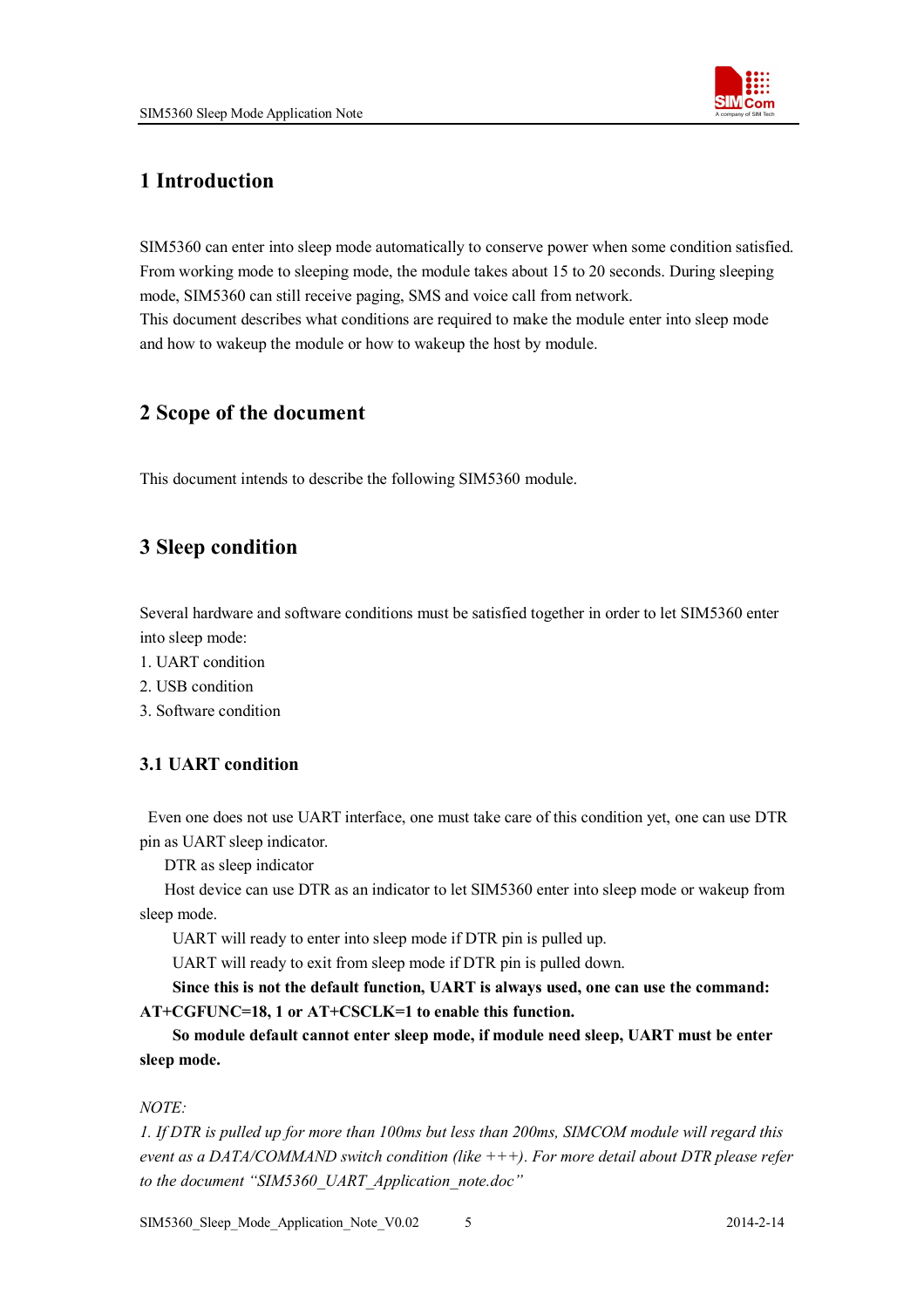

#### **3.2 USB condition**

If one uses USB interface one must take care of this condition, otherwise just let this interface unconnected.

If host CPU supports USB suspend mode, there has noting to do, since the USB controller will send suspend command to module if the BUS is idle for some time.

If host CPU doesn't support USB suspend mode, host needs to cut off USB\_VBUS line in order to let module enter into sleep mode. One can use a host GPIO to control an analog switch on/off.

#### **3.3 Software condition**

SIM5360 must in idle mode (no data transmission, no audio playing, no other at command running and so on) in order to let SIM5360 enter into sleep mode.

#### **Follow this table is module sleep conditions by connect port.**

| $\vert$ Connect port \ conditions | <b>UART</b> | USB | Software |
|-----------------------------------|-------------|-----|----------|
| <b>UART</b>                       |             |     |          |
| <b>USB</b>                        |             |     |          |
| USB+ UART                         |             |     |          |

## **4 wakeup condition**

#### **4.1 wakeup SIM5360**

SIM5360 can exit from sleep mode automatically when the following events are happened:

1. SMS received

2. Incoming call happened

SIM5360 can exit from sleep mode manually when the following events are happened:

1. UART event

DTR keeps low if DTR is used as sleep indicator.

In null modem DTR has another function named "WAKEUP\_ME "which specially used to wakeup SIM5360 even if DTR is not used as sleep indicator. This pin acts as an interrupt source when in this mode; one can configure the trigger condition.

Example for WAKEUP\_ME mode:

| $AT+CDTRISRMD=0, 1$ | //set high level trigger condition |
|---------------------|------------------------------------|
| $AT+CGFUNC=2, 1$    | //enable the WAKEUP ME mode        |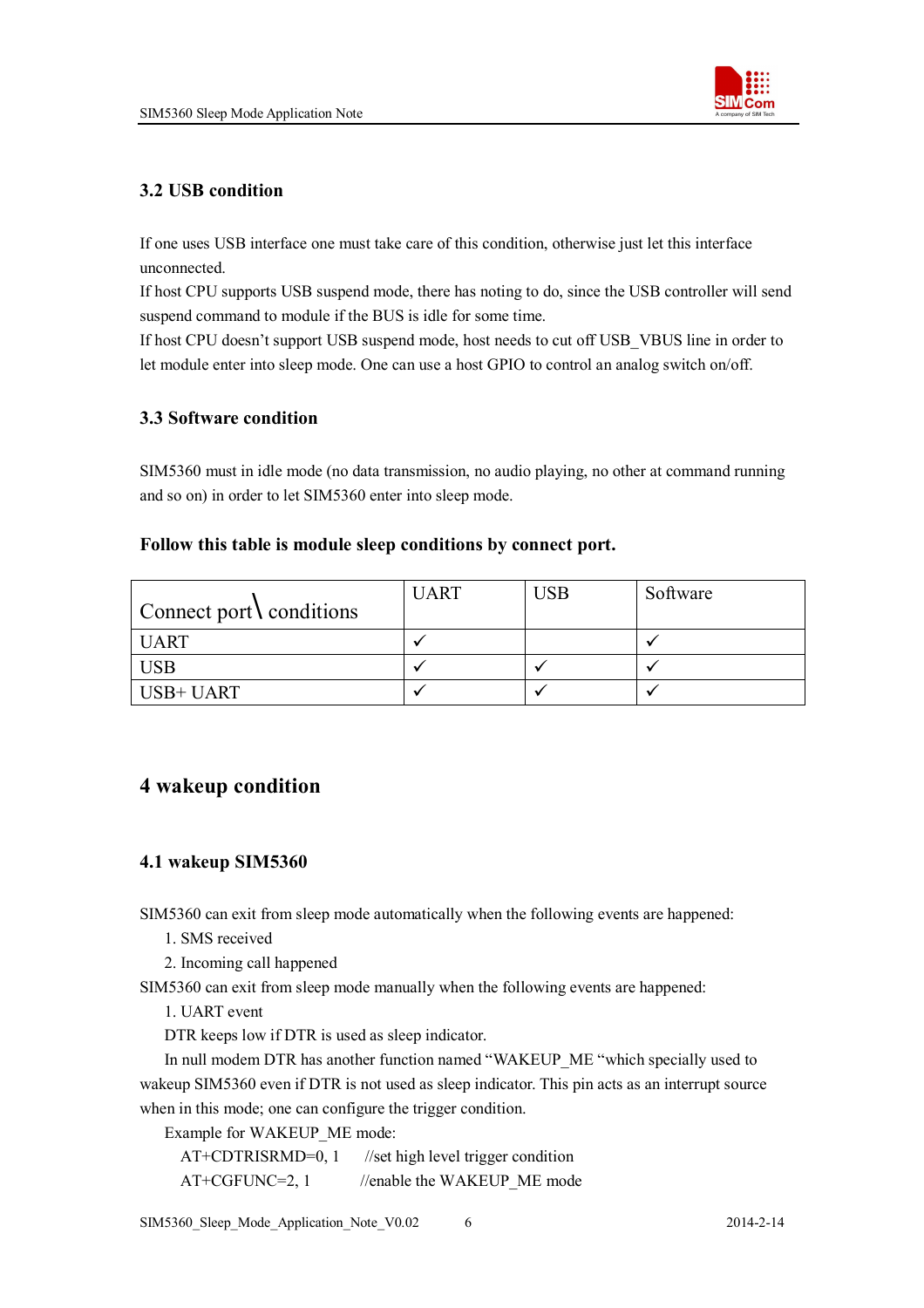

#### 2. USB event

Host sends command to module when in suspend mode or Host connects the USB interface when host cuts off the USB\_VBUS line.

#### **4.2 wakeup host**

In UART SIM5360 uses RI pin to wake up the host only when incoming call happened, SMS received, and URC reported.

RI pin has three patterns to wakeup the host

RI pin will stay high normally, when URC reported this pin will set to low about 60ms to inform host and then reset to high automatically. When SMS received this pin will set to low about 120ms to inform host and then reset to high automatically. When incoming call happened this pin will set to low to inform host, and it will stay low until the host reset this pin with AT command (AT+CRIRS). *NOTE:*

*1 If user set the AT + CFGRI =0(Default setting), the pin "RI" will be set low by receiving SMS , incoming voice (CSD, video) call and any URC report.*

*2 If user set the AT + CFGRI =1, the pin "RI" will be set low by receiving SMS and incoming voice (CSD, video) call only.*



**Figure 7: UART RI behavior when URC reported (Null Modem)**







**Figure 9: UART RI behavior when incoming call happened (Null Modem)**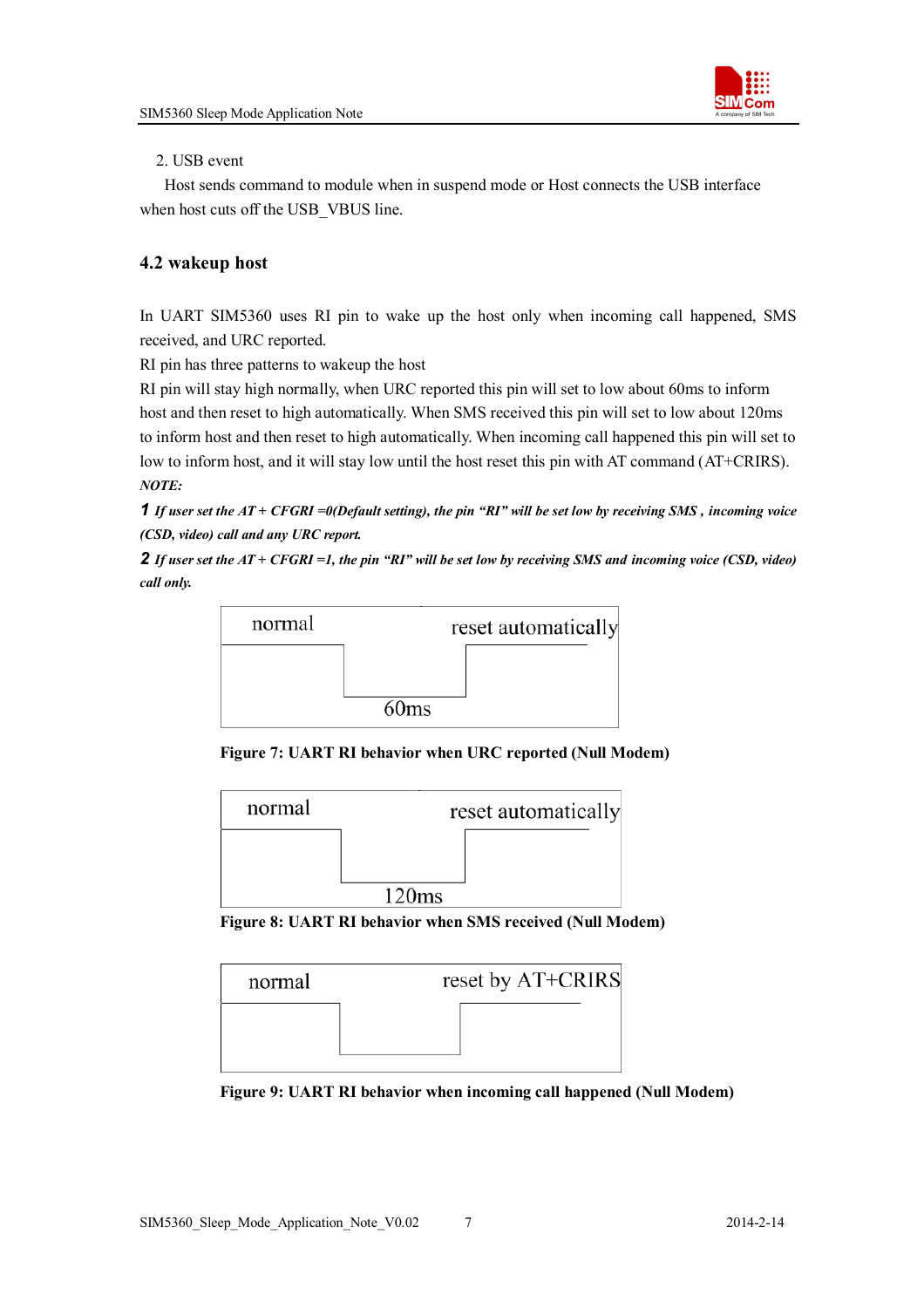

## **5 Design guide**



Figure 10 below is the reference circuit of the USB suspend mode interface.



*NOTE: We can provide technical support about USB suspend on Windows mobile, WIN-CE and Linux for customer.*

Figure 11 below is the reference circuit of no USB suspend mode interface.



**Figure 11: No USB suspend mode interface connection**

One can use SIM5360 RI pin to wake up host on module side and use DTR to wake up SIM5360 on

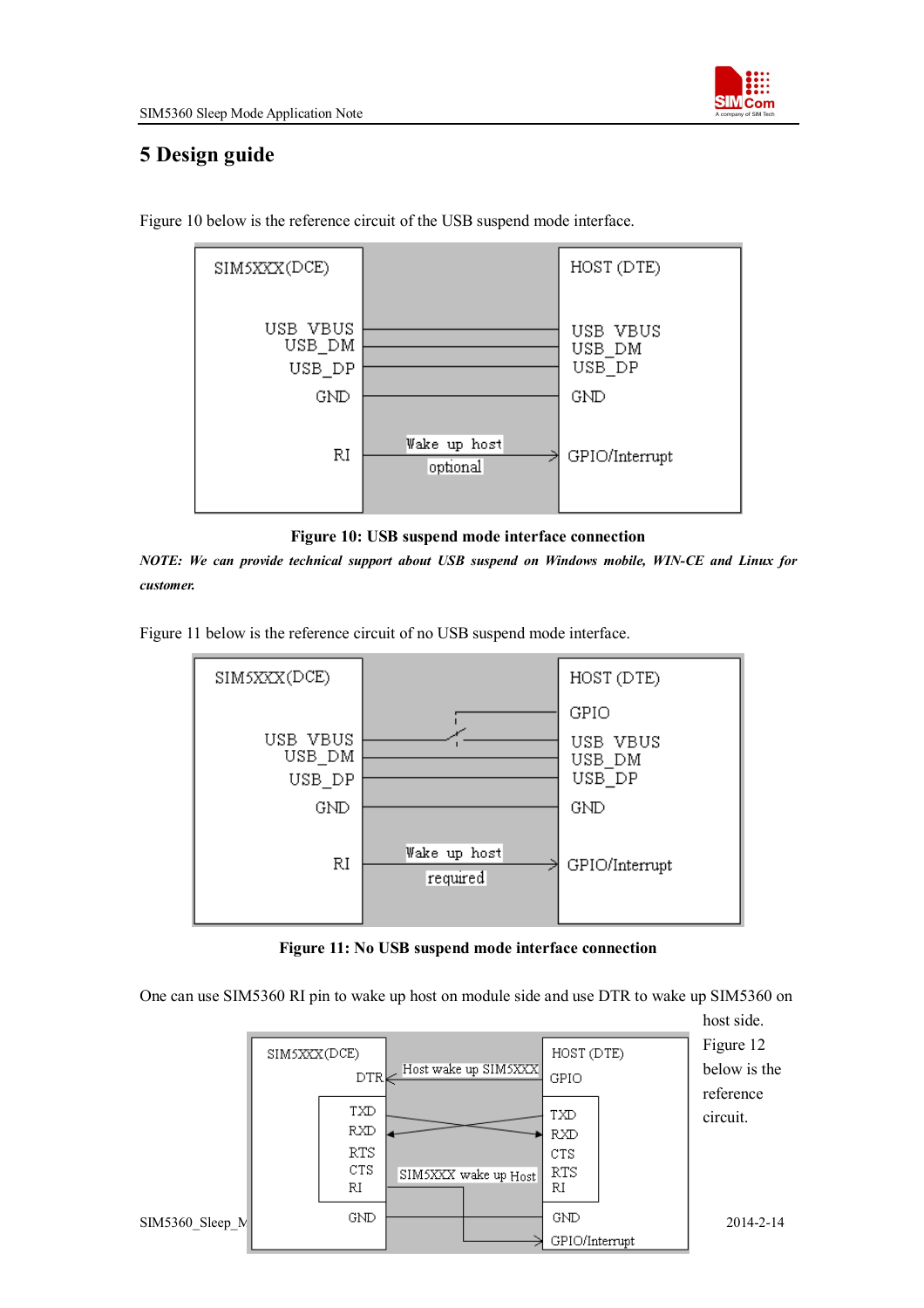

#### **Figure 12: Wake up each other**